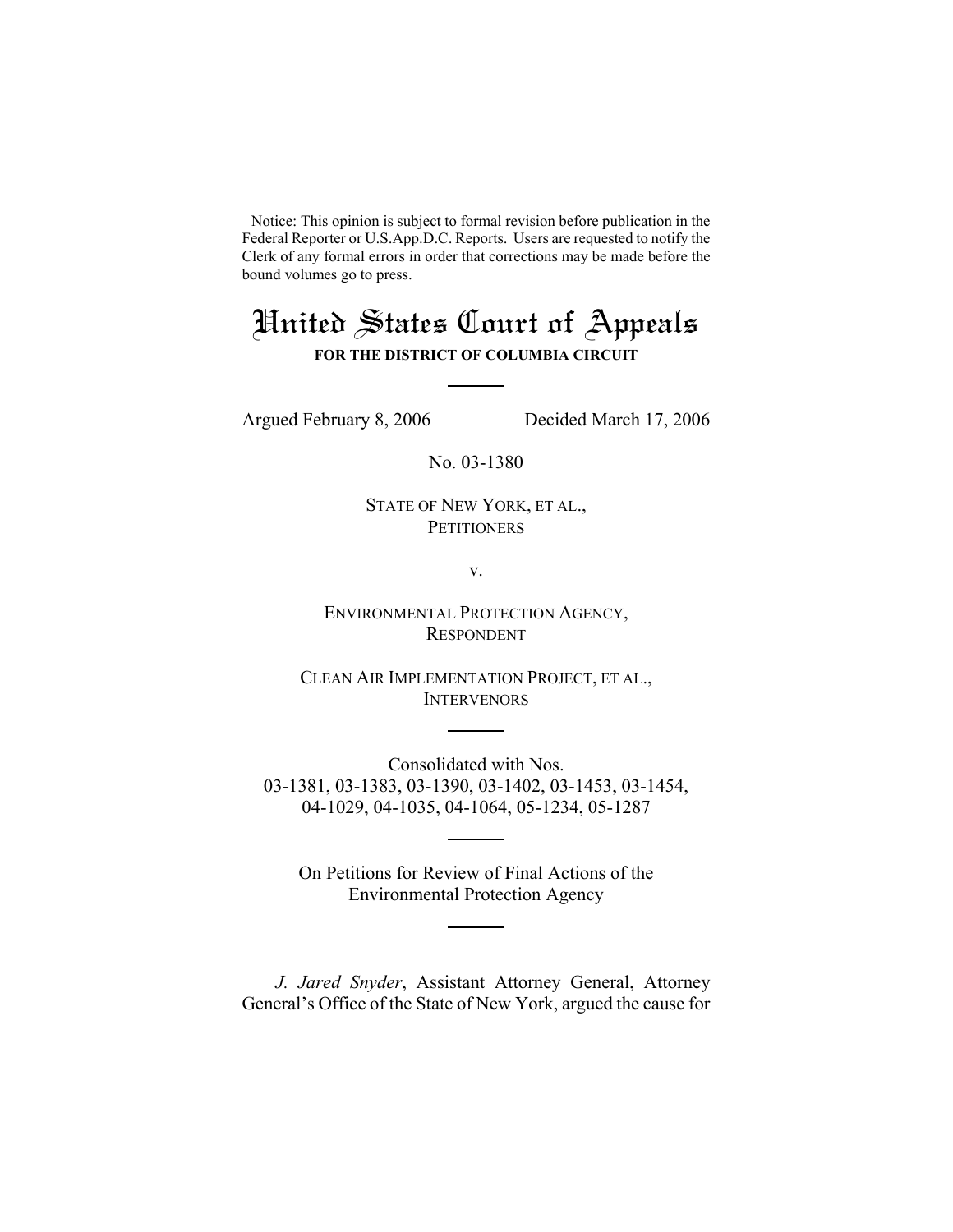Government Petitioners. With him on the briefs were *Eliot Spitzer*, Attorney General, *Peter Lehner* and *Michael J. Myers*, Assistant Attorneys General, *Bill Lockyer*, Attorney General, Attorney General's Office of the State of California, *Matthew J. Goldman*, Deputy Attorney General, *Richard Blumenthal*, Attorney General, Attorney General's Office of the State of Connecticut, *Kimberly Massicotte* and *Matthew Levine*, Assistant Attorneys General, *M. Jane Brady*, Attorney General, Attorney General's Office of the State of Delaware, *Valerie S. Csizmadia*, Deputy Attorney General, *Lisa Madigan*, Attorney General, Attorney General's Office of the State of Illinois, *Thomas Davis*, Chief, *G. Steven Rowe*, Attorney General, Attorney General's Office of the State of Maine, *Gerald D. Reid*, Assistant Attorney General, *J. Joseph Curran, Jr.*, Attorney General, Attorney General's Office of the State of Maryland, *Kathy M. Kinsey*, Assistant Attorney General, *Thomas F. Reilly*, Attorney General, Attorney General's Office of the Commonwealth of Massachusetts, *James R. Milkey*, Assistant Attorney General, *Kelly A. Ayotte*, Attorney General, Attorney General's Office of the State of New Hampshire, *Maureen D. Smith*, Senior Assistant Attorney General, *Peter C. Harvey*, Attorney General, Attorney General's Office of the State of New Jersey, *Stephanie Brand*, *Kevin Auerbacher*, *Jean Reilly*, and *Ruth Carter*, Assistant Attorneys General, *Patricia A. Madrid*, Attorney General, Attorney General's Office of the State of New Mexico, *Tracy M. Hughes*, General Counsel, *Robert A. Reiley*, Assistant Counsel, Commonwealth of Pennsylvania, Department of Environmental Protection, *Patrick C. Lynch*, Attorney General, Attorney General's Office of the State of Rhode Island, *Tricia K. Jedele*, Special Assistant Attorney General, *William H. Sorrell*, Attorney General, Attorney General's Office of the State of Vermont, *Erick Titrud* and *Kevin O. Leske*, Assistant Attorneys General, *Peggy A. Lautenschlager*, Attorney General, Attorney General's Office of the State of Wisconsin, *Thomas L. Dosch*, Assistant Attorney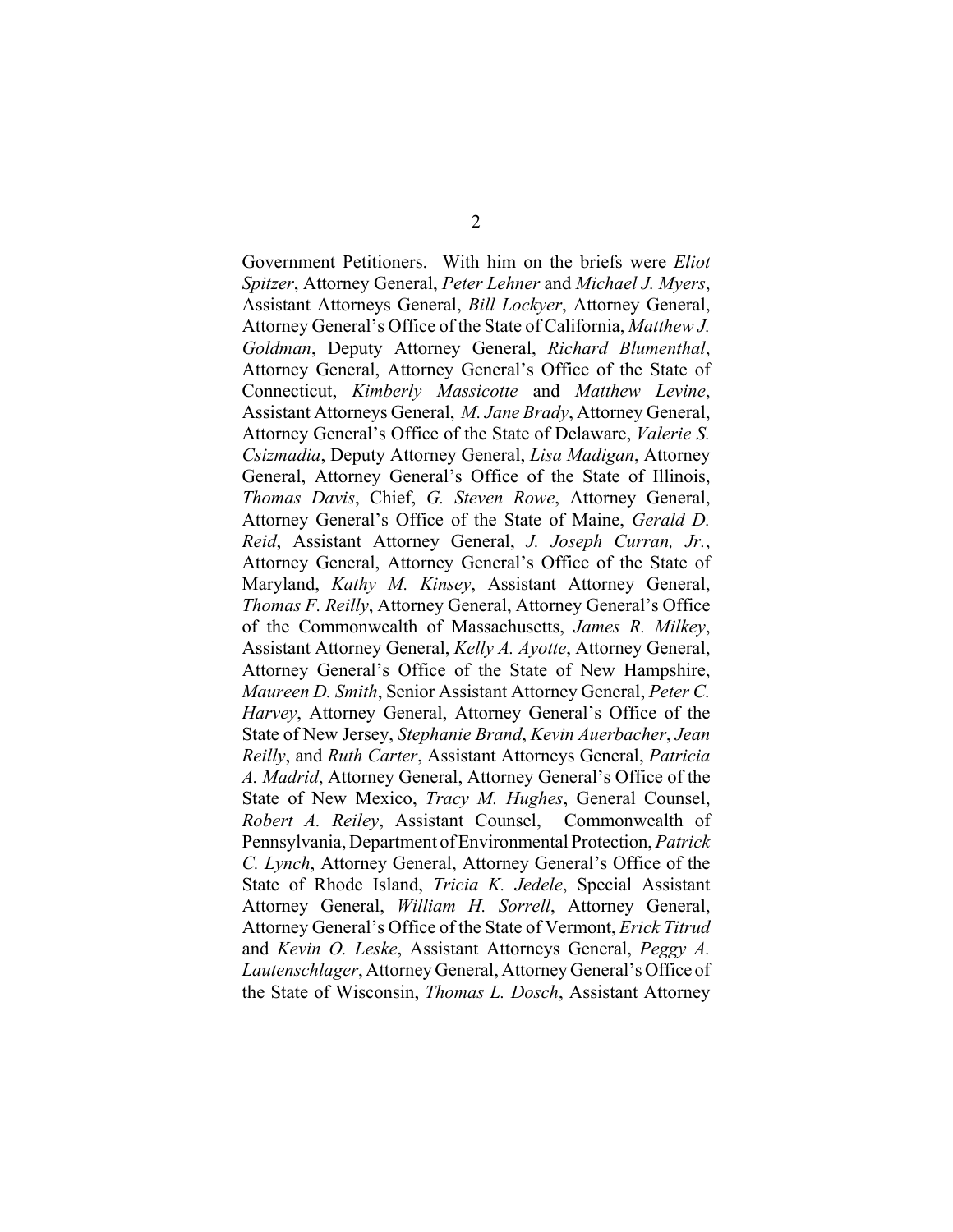General, *Robert J. Spagnoletti*, Attorney General, Attorney General's Office of the District of Columbia, *Edward E. Schwab*, Deputy Attorney General, *Donna M. Murasky*, Senior Litigation Counsel, *Barbara Baird*, District Counsel, South Coast Air Quality Management District, *Daniel C. Esty*, *Christopher P. McCormack*, *Christopher G. King*, Assistant Corporation Counsel, City of New York, *Kristine Poplawski*, Deputy City Attorney, City and County of San Francisco. *John V. Dorsey*, Assistant Attorney General, Attorney General's Office of the State of Maryland, *William L. Pardee*, Assistant Attorney General, Attorney General's Office of the Commonwealth of Massachusetts, *Eric Ames* and *J. Brent Moore*, Attorneys, Attorney General's Office of the State of New Mexico, and *Lisa S. Gelb*, Counsel, City and County of San Francisco, entered appearances.

*Howard I. Fox* argued the cause for Environmental Petitioners and Intervenor. With him on the briefs were *Keri N. Powell, John D. Walke*, *Jonathan F. Lewis*, *Ann B. Weeks*, *Leah Walker Casey*, and *Michael D. Fiorentino*. *Blair W. Todt* entered an appearance.

*Richard E. Ayers* was on the brief of *amicus curiae* Calpine Corporation in support of petitioners.

*Hope M. Babcock* was on the brief of *amici curiae* American Thoracic Society, et al. in support of environmental petitioners.

*Victor B. Flatt* was on the brief of *amici curiae* Senator Hillary Rodham Clinton, et al. in support of petitioners.

*Geoffrey M. Klineberg* was on the brief of *amicus curiae* Atlantic Salmon Federation in support of petitioners.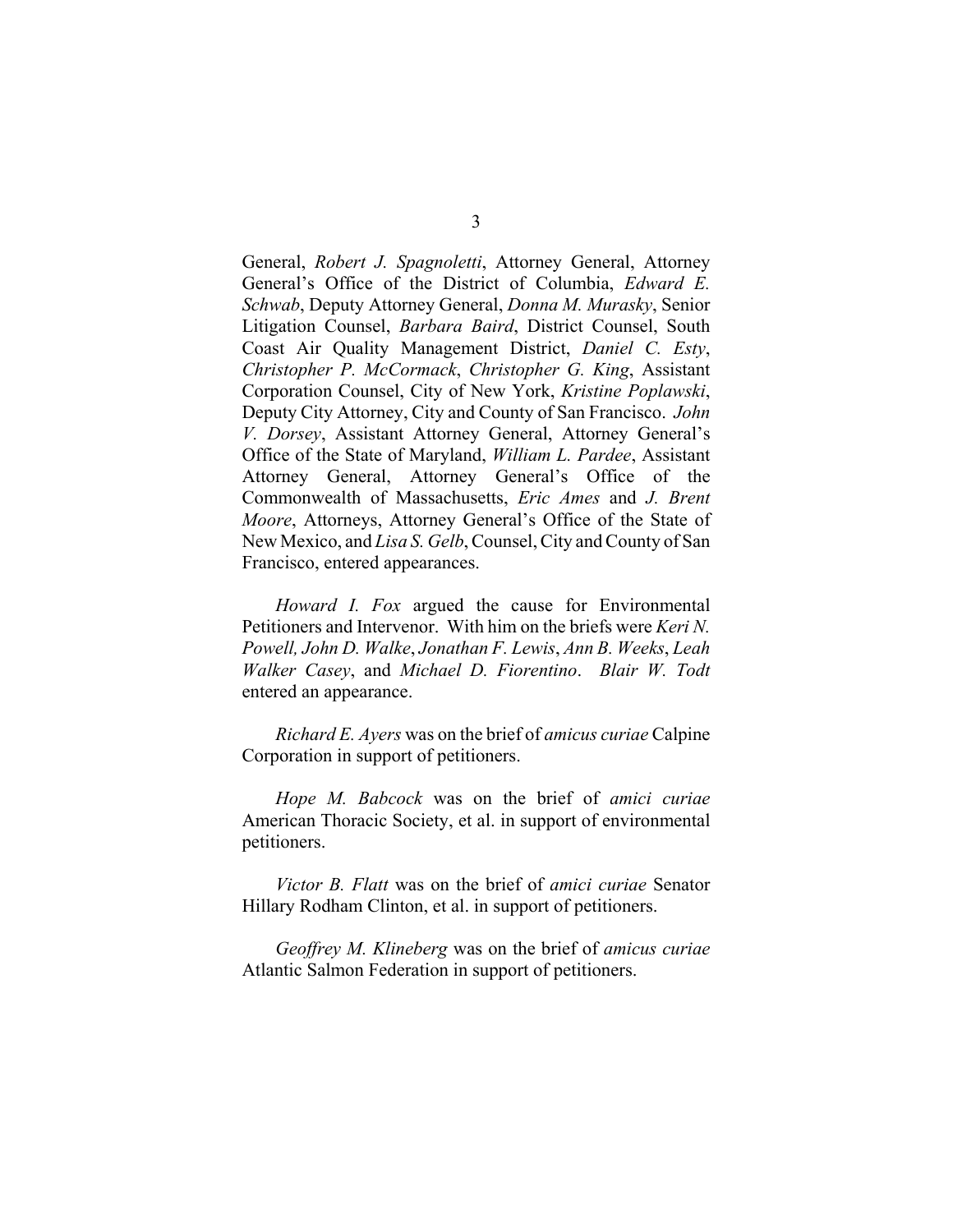*Angeline Purdy* and *Cynthia J. Morris*, Attorneys, U.S. Department of Justice, argued the cause for respondent. With them on the brief was *John C. Cruden*, Deputy Assistant Attorney General. *Michael B. Heister*, Attorney, and *Carol S. Holmes*, Counsel, U.S. Environmental Protection Agency, entered appearances.

*F. William Brownell* argued the cause for Industry Intervenors in support of respondent. With him on the brief were *William H. Lewis, Jr.*, *Henry V. Nickel*, *Makram B. Jaber*, *David S. Harlow*, *Katherine D. Hodge*, *John L. Wittenborn*, *Leslie Sue Ritts*, *Lorane Hebert*, and *Charles H. Knauss*. *Russell S. Frye* entered an appearance.

*Judith Williams Jagdmann*, Attorney General, Attorney General's Office of the Commonwealth of Virginia, *William E. Thro*, State Solicitor General, *D. Mathias Roussy*, Associate State Solicitor General, *Carl Josephson*, Senior Assistant Attorney General, *Troy King*, Attorney General, Attorney General's Office of the State of Alabama, *Robert D. Tambling*, Assistant Attorney General, *David W. Marquez*, Attorney General, Attorney General's Office of the State of Alaska, *Steven E. Mulder*, Assistant Attorney General, *Mike Beebe*, Attorney General, Attorney General's Office fo the State of Arkansas, *Teresa Marks*, Deputy Attorney General, *Lawrence E. Long*, Attorney General, Attorney General's Office of the State of South Dakota, *Roxanne Giedd*, Deputy Attorney General, *Mark L. Shurtleff*, Attorney General, Attorney General's Office of the State of Utah, *Fred Nelson*, Assistant Attorney General, *Patrick J. Crank*, Attorney General, Attorney General's Office of the State of Wyoming, *Vicci M. Colgan*, Senior Assistant Attorney General, *Phill Kline*, Attorney General, Attorney General's Office of the State of Kansas, *David W. Davies*, Assistant Attorney General, *Jeremiah W. (Jay) Nixon*, Attorney General, Attorney General's Office of the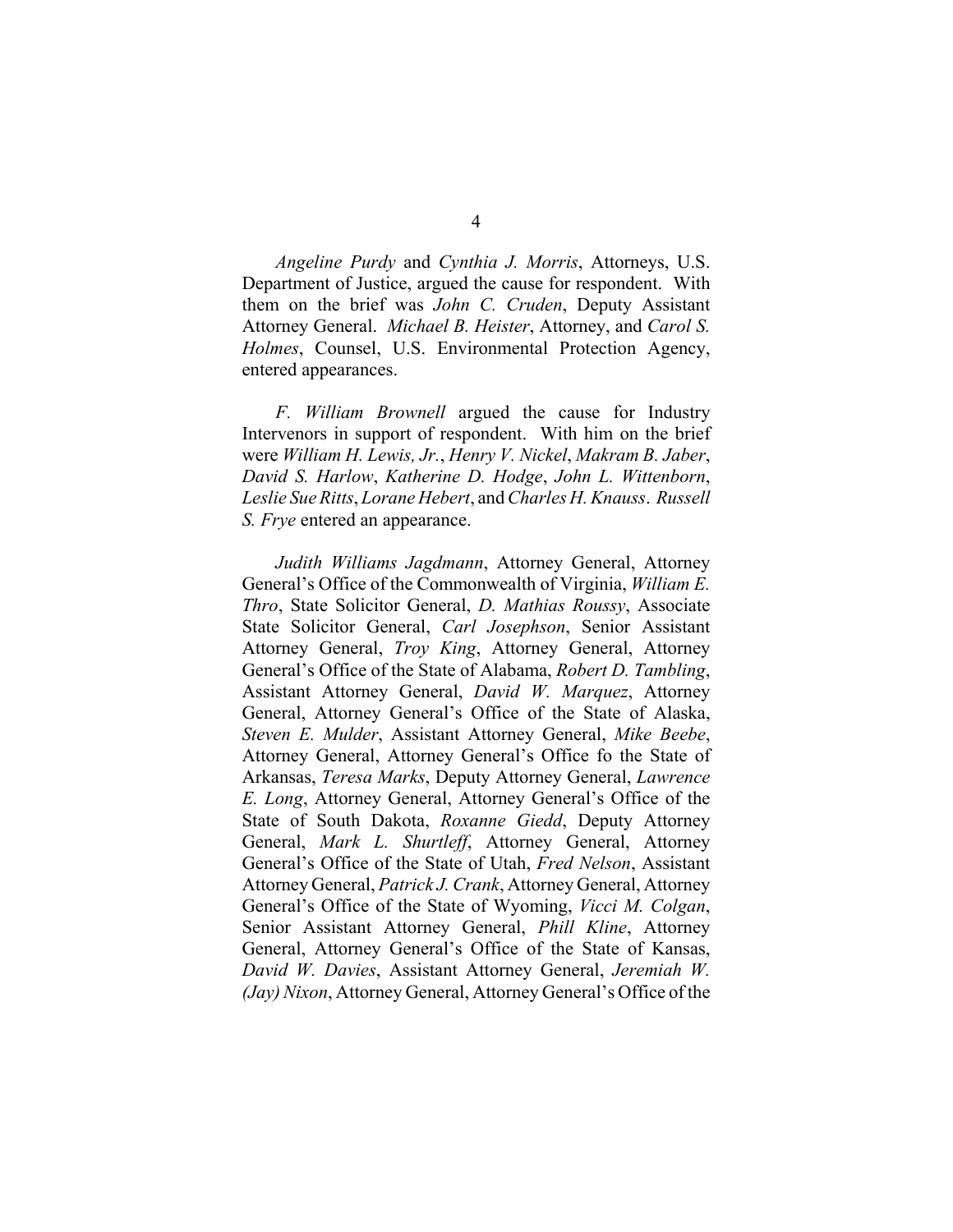State of Missouri, *James R. Layton*, State Solicitor, *Jon Bruning*, Attorney General, Attorney General's Office of the State of Nebraska, *Wayne Stenehjem*, Attorney General, Attorney General's Office of the State of North Dakota, and *Lyle G. Witham*, Assistant Attorney General, were on the brief of Intervening States. *Michael R. O'Donnell*, Assistant Attorney General, Attorney General's Office of the State of Wyoming, *R. Craig Kneisel*, Assistant Attorney General, Attorney General's Office of the State of Alabama, *Roger L. Chafee*, Senior Assistant Attorney General, Attorney General's Office of the Commonwealth of Virginia, entered appearances.

*Jim Petro*, Attorney General, Attorney General's Office of the State of Ohio, *Henry McMaster*, Attorney General, Attorney General's Office of the State of South Carolina, *Steve Carter*, Attorney General, Attorney General's Office of the State of Indiana, *Thomas M. Fisher*, Solicitor General, *Valerie Tachtiris*, Deputy Attorney General, and *John J. Bursch* were on the brief of *amici curiae* States of Indiana, Ohio, and South Carolina in support of respondent. *Steven D. Griffin*, Assistant Attorney General, Attorney General's Office of the State of Indiana, entered an appearance.

*Daniel J. Popeo*, *Paul D. Kamenar*, and *Paul M. Seby* were on the brief of *amicus curiae* Washington Legal Foundation in support of respondent.

Before: ROGERS, TATEL and BROWN, *Circuit Judges*.

Opinion for the Court filed by *Circuit Judge* ROGERS.

ROGERS, *Circuit Judge*: In *New York v. EPA*, 413 F.3d 3 (D.C. Cir. 2005) (*"New York I*"), the court addressed the first of two rules promulgated by the Environmental Protection Agency providing ways for stationary sources of air pollution to avoid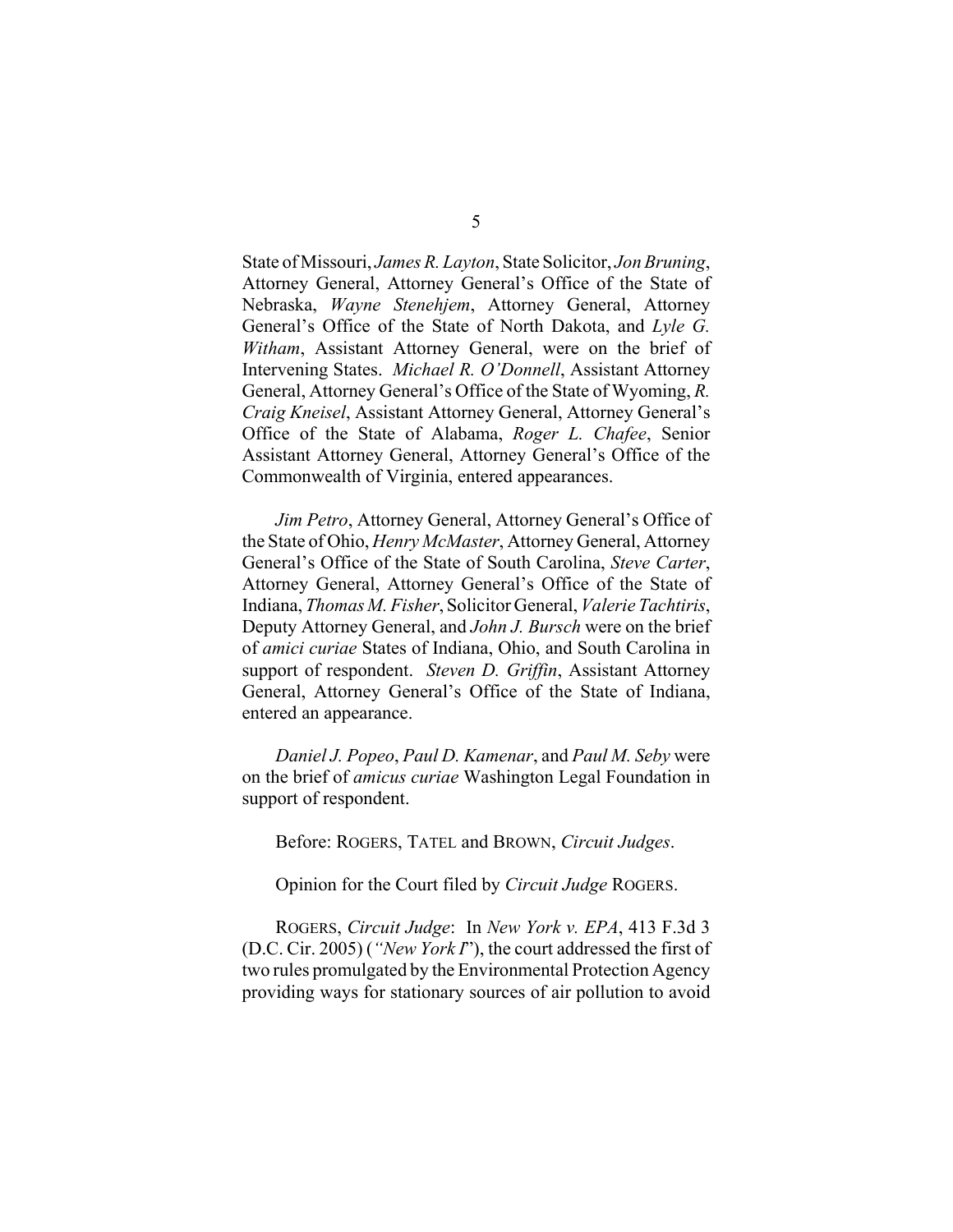triggering New Source Review ("NSR"). The court upheld in part and vacated in part the first rule. *Id.* at 10-11. We now address the second rule, the Equipment Replacement Provision ("ERP"), which amends the Routine Maintenance, Repair, and Replacement Exclusion ("RMRR") from NSR requirements. Under section  $111(a)(4)$  of the Clean Air Act, 42 U.S.C. §  $7411(a)(4)$ , sources that undergo "any physical change" that increases emissions are required to undergo the NSR permitting process. *See also id.* §§ 7501(4)*,* 7479(2)(C)(cross-referencing *id.* § 7411(a)(4)). The exclusion has historically provided that routine maintenance, repair, and replacement do not constitute changes triggering NSR. The ERP both defined and expanded that exclusion. EPA explained:

> [The] rule states categorically that the replacement of components with identical or functionally equivalent components that do not exceed 20% of the replacement value of the process unit and does not change its basic design parameters is not a change and is within the RMRR exclusion.

Equipment Replacement Provision of the Routine Maintenance, Repair and Replacement Exclusion, 68 Fed. Reg. 61,248, 61,270 (Oct. 27, 2003) ("Final Rule"); *see also* 70 Fed. Reg. 33,838 (June 10, 2005)("Reconsideration"). Hence, the ERP would allow sources to avoid NSR when replacing equipment under the twenty-percent cap notwithstanding a resulting increase in emissions. The court stayed the effective date of the ERP on December 24, 2003. We now vacate the ERP because it is contrary to the plain language of section  $111(a)(4)$  of the Act.

The Clean Air Act requires new and modified sources of pollution to undergo NSR, a permitting process that imposes specific pollution control requirements depending upon the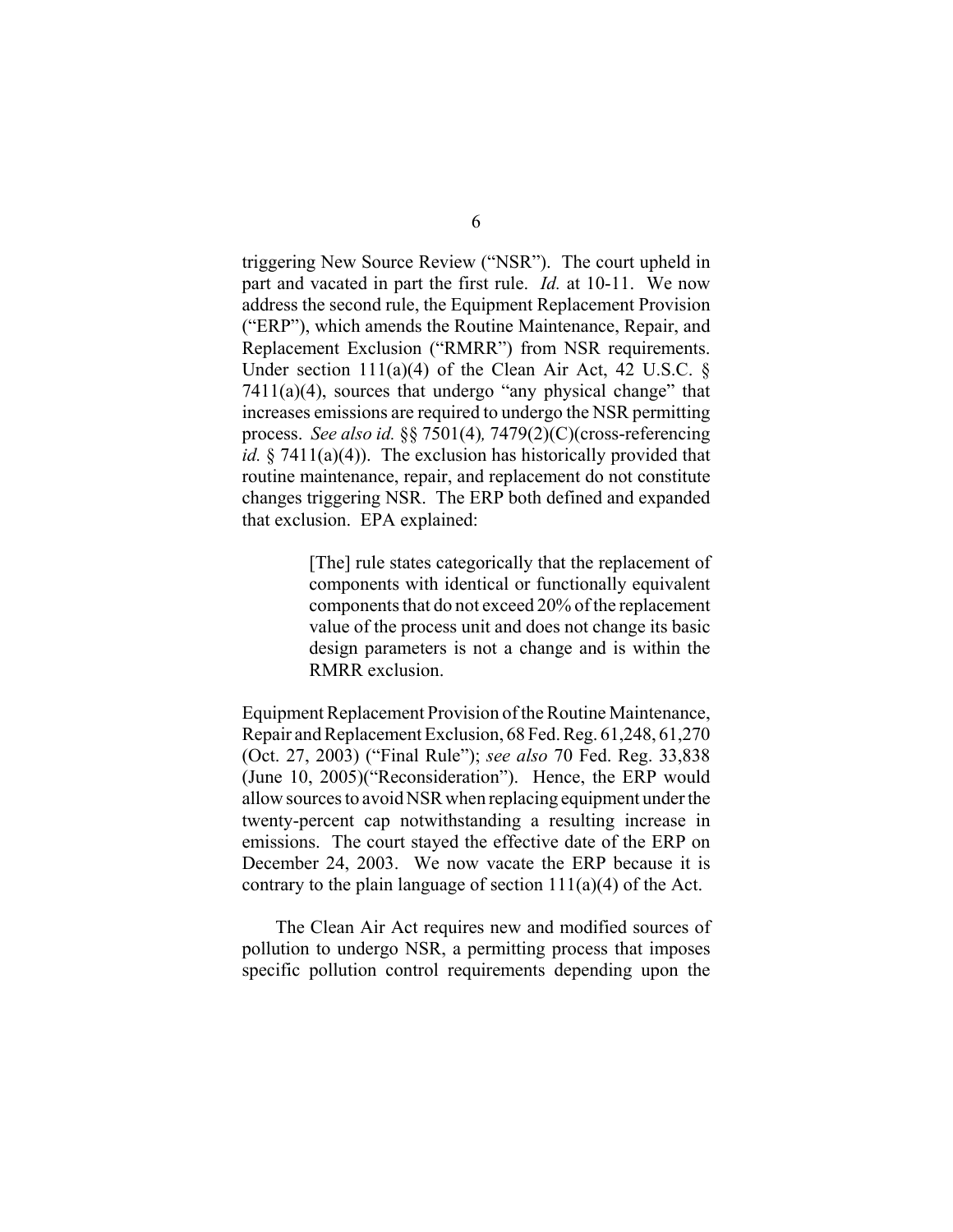geographic location of the source.<sup>1</sup> Section 111(a)(4) of the Act describes when a source is to be considered "modified":

> The term "modification" means *any physical change* in, or change in the method of operation of, a stationary source which increases the amount of any air pollutant emitted by such source or which results in the emission of any air pollutant not previously emitted.

42 U.S.C. § 7411(a)(4) (emphasis added). Since the inception of NSR, RMRR has been excluded from the definition of "modification." *See* 39 Fed. Reg. 42,510, 42,514 (Dec. 5, 1974); 43 Fed. Reg. 26,388, 26,403-04 (June 19, 1978). Heretofore, EPA applied the RMRR exclusion through "a caseby-case determination by weighing the nature, extent, purpose, frequency, and cost of the work as well as other factors to arrive at a common sense finding." 67 Fed. Reg. 80,290, 80,292-93 (Dec. 31, 2002). Consistent with *Alabama Power Co. v. Costle*, 636 F.2d 323 (D.C. Cir. 1980), which recognized EPA's discretion to exempt from NSR "some emission increases on grounds of *de minimis* or administrative necessity," *id*. at 400,

<sup>1</sup> NSR consists of two programs: prevention of significant deterioration ("PSD") and nonattainment NSR. *See New York I*, 413 F.3d at 11-14. New and modified sources in attainment areas, i.e., where air quality standards have been met, and in unclassifiable areas are required to follow PSD rules, which means they must obtain a preconstruction permit, prove that the construction will not cause violations of certain air quality standards, and show that their operations are in compliance with the Best Available Control Technology ("BACT") requirements. *See* 42 U.S.C. § 7475. In nonattainment areas, i.e., where air quality standards have not been met, new and modified sources are required to obtain preconstruction permits, to offset emissions increases with emissions reductions from other sources in the area, and to install "lowest achievable emissions rate" technology ("LAER"). *See id.* § 7503.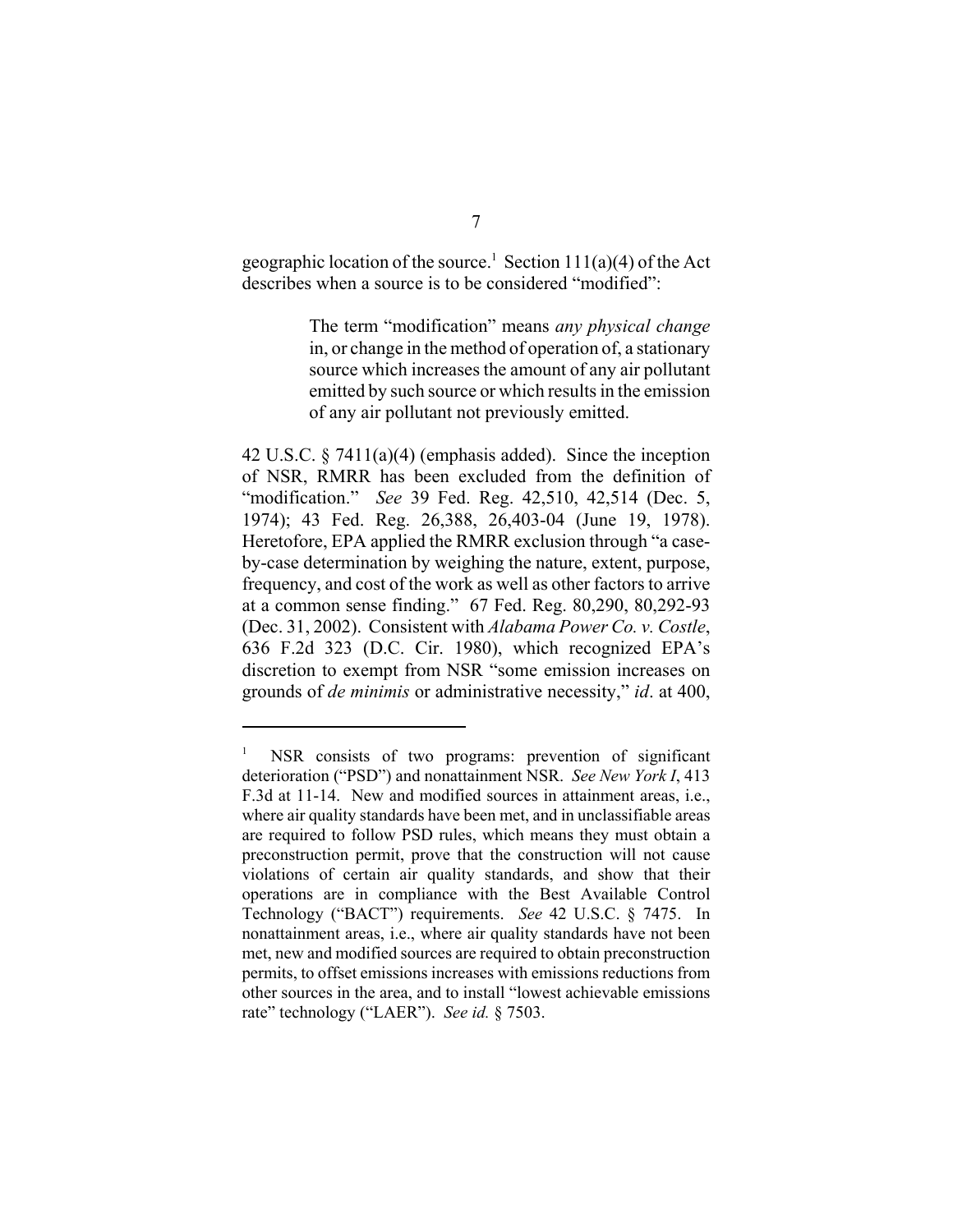EPA has for over two decades defined the RMRR exclusion as limited to "*de minimis* circumstances." 68 Fed. Reg. at 61,272. The ERP provides a bright-line rule and expands the traditional scope of the RMRR by exempting certain equipment replacements from NSR. *See, e.g.,* 40 C.F.R. §  $52.21$ (cc)(2005).<sup>2</sup>

The government and environmental petitioners contend that the ERP is contrary to the plain text of the Act because the statutory definition of "modification" applies unambiguously to any physical change that increases emissions, necessarily including the emission-increasing equipment replacements excused from NSR by the rule. They maintain that the word "any," when given its natural meaning, requires that the phrase "physical change" be read broadly, such that EPA's attempt to

<sup>2</sup> The ERP provides:

Without regard to other considerations, routine maintenance, repair and replacement includes, but is not limited to, the replacement of any component of a process unit with an identical or functionally equivalent component(s), and maintenance and repair activities that are part of the replacement activity, provided that all of the requirements in paragraphs  $(cc)(1)$  through  $(cc)(3)$ of this section are met.

40 C.F.R.  $\S$  52.21 (cc). Paragraph (cc)(1) establishes that the fixed capital cost of the replacement component cannot exceed twenty percent of the replacement value of the process unit. Paragraph (cc)(2) states that the replacement cannot change the basic design parameters of the process unit. Paragraph  $(cc)(3)$  requires that the replacement activity not cause the process unit to exceed any independent, legally enforceable emission limitation. The ERP also amends 40 C.F.R. §§ 51.165, 51.166, and 52.24, but given the similarity of the sections, the court will follow the practice of the parties in citing only section 52.21.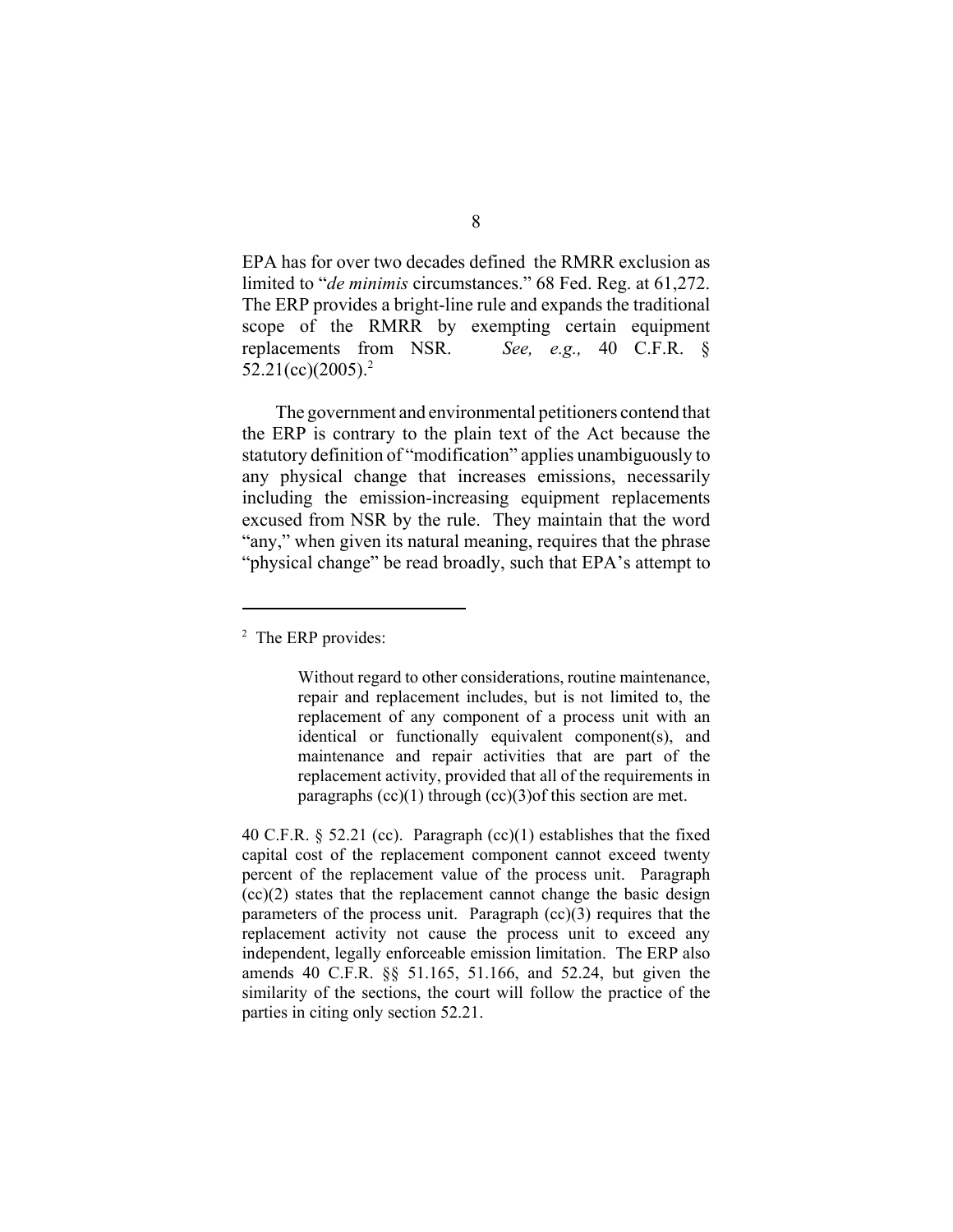read "physical change" narrowly would relegate the word "any" to an insignificant role.

In evaluating the petitioners' contention, we proceed under the familiar two-part test of *Chevron U.S.A., Inc. v. National Resources Defense Council, Inc.*, 467 U.S. 837 (1984). If "Congress has directly spoken to the precise question at issue . . . that is the end of the matter; for the court, as well as the agency, must give effect to the unambiguously expressed intent of Congress." *Id.* at 842-43. Only if the statute is silent or ambiguous do we defer to the agency's interpretation, asking "whether [it] is based on a permissible construction of the statute." *Id.* at 843. "If a court, employing traditional tools of statutory construction, ascertains that Congress had an intention on the precise question at issue, that intention is the law and must be given effect." *Id*. at 843 n.9.

The petitioners and EPA agree that the phrase "physical change" is susceptible to multiple meanings, each citing dictionary definitions. However, "the sort of ambiguity giving rise to *Chevron* deference 'is a creature not of definitional possibilities, but of statutory context.'" *American Bar Ass'n v. FTC*, 430 F.3d 457, 469 (D.C. Cir. 2005) (quoting *Brown v. Gardner,* 513 U.S. 115, 118 (1994)); *see California Indep. Sys. Operator Corp. v. FERC*, 372 F.3d 395, 400 (D.C. Cir. 2004); *Cincinnati Ins. Co. v. Flanders Elec. Motor Serv., Inc*., 40 F.3d 146, 152 (7th Cir. 1994). As the parties point out, the ordinary meaning of "physical change" includes activities that "make different in some particular," "make over to a radically different form," or "replace with another or others of the same kind or class." WEBSTER'S THIRD NEW INTERNATIONAL DICTIONARY 373 (1981). To say that it is "physical," in this context, indicates that the change must be "natural or material," rather than "mental, moral, spiritual, or imaginary." *Id.* 1706. The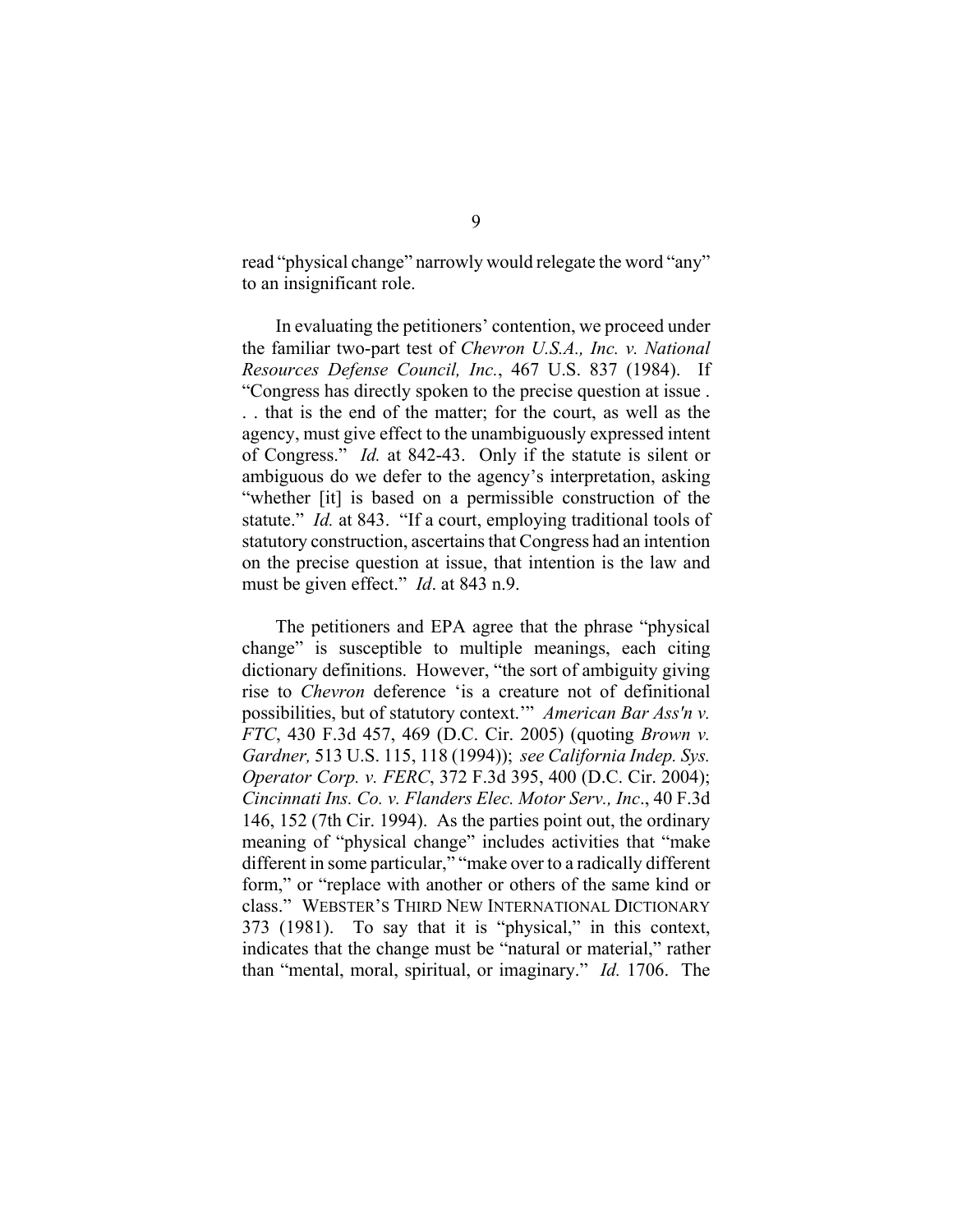parties agree that in "[r]eal-world, common-sense usage," 68 Fed. Reg. at  $61,271$ , "physical change" includes equipment replacements. They further agree that the ERP would excuse from NSR requirements certain emission-increasing activities that EPA has historically considered to be "physical changes." *See id.* at 61,270.

The parties' essential disagreement, then, centers on the effect of Congress's decision in defining "modification" to insert the word "any" before "physical change." According to the petitioners, the word "any" means that the phrase "physical change" covers any activity at a source that could be considered a physical change that increases emissions. According to EPA, "any" does nothing to resolve ambiguity in the phrase it modifies. EPA maintains that because "physical change" is "susceptible to multiple meanings," *id.* at 61,271, "identifying activities that are 'changes' for NSR purposes . . . requires an exercise of Agency expertise," "the classic situation in which an agency is accorded deference under *Chevron,*" *id*. at 61,272. Under this approach, once EPA has identified an activity as a "physical change," the word "any" requires that the activity be subject to NSR. We conclude that the differences between the parties' interpretations of the role of the word "any" are resolved by recognizing that "[r]ead naturally, the word 'any' has an expansive meaning, that is, 'one or some indiscriminately of whatever kind,'" *United States v. Gonzales*, 520 U.S. 1, 5 (1997), and that courts must give effect to each word of a statute, *see, e.g., TRW, Inc. v. Andrews*, 534 U.S. 19, 31 (2001). Because Congress used the word "any," EPA must apply NSR whenever a source conducts an emission-increasing activity that fits within one of the ordinary meanings of "physical change."

In a series of cases, the Supreme Court has drawn upon the word "any" to give the word it modifies an "expansive meaning"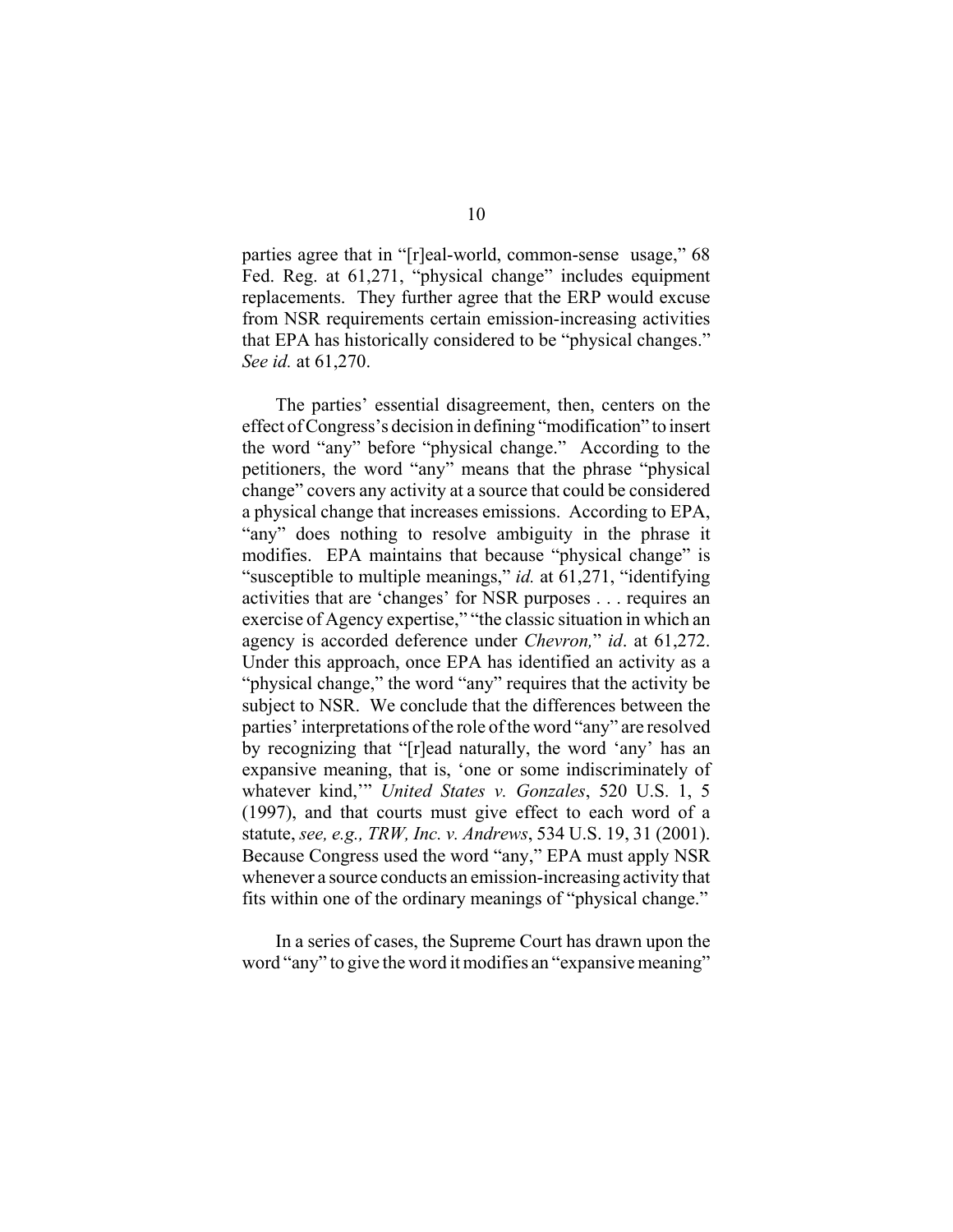when there is "no reason to contravene the clause's obvious meaning." *Norfolk S. Rwy. Co. v. Kirby*, 543 U.S. 14, 31-32 (2004); *see also Dep't of Hous. and Urban Dev. v. Rucker*, 535 U.S. 125, 130-31 (2002); *Gonzalez*, 520 U.S. at 5. Indeed, the Court has read the word "any" to signal expansive reach when construing the Clean Air Act. In *Harrison v. PPG Industries, Inc*., 446 U.S. 578 (1980), the Court resolved a jurisdictional dispute under section  $307(b)(1)$  by interpreting the phrase "any other final action," which the Court "discern[ed to have] no uncertainty." *Id.* at 588. The Court never suggested that the term "final action" was itself devoid of multiple meanings depending on the context, but rather stated that when Congress amended the Act in 1977, "it expanded its ambit to include not simply 'other final action,' but rather '*any* other final action.'" *Id.* at 589. "[I]n the absence of legislative history to the contrary," the Court held that the statutory phrase "must be construed to mean exactly what it says, namely, *any other* final action." *Id*.

Although EPA is correct that the meaning of "any" can differ depending upon the statutory setting, *see Nixon v. Missouri Mun. League*, 541 U.S. 125, 132 (2004), the context of the Clean Air Act warrants no departure from the word's customary effect. Unlike *Nixon*, the question of statutory interpretation here does not arise in a setting in which the Supreme Court has required heightened standards of clarity to avoid upsetting fundamental policies. *See id.* at 132-33, 140-41 (citing *Gregory v. Ashcroft*, 501 U.S. 452 (1991)). EPA points to no "strange and indeterminate results," *id.* at 133, that would emerge from adopting the natural meaning of "any" in section 111(a)(4) of the Act. Given Congress's goal in adopting the 1977 amendments of establishing a balance between economic and environmental interests, *see Wisconsin Elec. Power Co. v. Reilly*, 893 F.2d 901, 909-10 (7th Cir. 1990)("*WEPCo*"), it is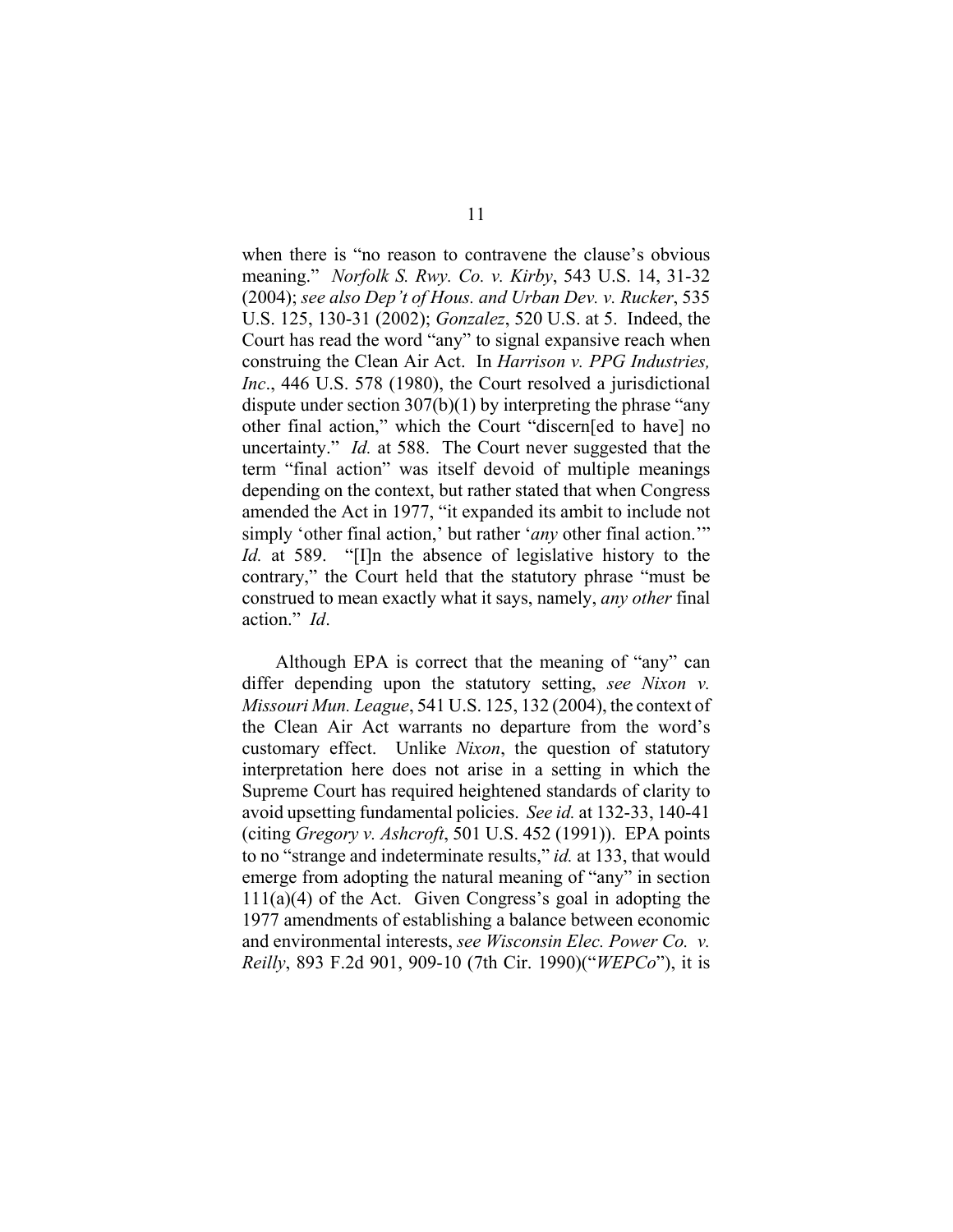hardly "farfetched," *Nixon*, 541 U.S. at 138, for Congress to have intended NSR to apply to any type of physical change that increases emissions. In this context, there is no reason the usual tools of statutory construction should not apply and hence no reason why "any" should not mean "any." Indeed, EPA's interpretation would produce a "strange," if not an "indeterminate," result: a law intended to limit increases in air pollution would allow sources operating below applicable emission limits to increase significantly the pollution they emit without government review.

Even without specific reliance on the effect of "any," this court has construed the definition of "modification" broadly. In *Alabama Power*, the court explained that "the term 'modification' [in section  $111(a)(4)$ ] is nowhere limited to physical changes exceeding a certain magnitude." 636 F.2d at 400. Although the legislative history indicated that one Senator intended the term to apply only to "major expansion program[s]," *id.* at 400 n.47, the court observed that "the language of the statute clearly did not enact such limit into law," *id.* at 400. The court further observed that "[i]mplementation of the statute's definition of 'modification' will undoubtedly prove inconvenient and costly to affected industries; but the clear language of the statute unavoidably imposes these costs except for *de minimis* increases." *Id*. More recently, in *New York I*, the court looked to the plain meaning of section  $111(a)(4)$  and the absence of contrary legislative history in holding that even pollution control projects constituted "physical changes." *New York I*, 413 F.3d at 40-42. Likewise, the Seventh Circuit concluded in *WEPCo* that the purposes of the 1977 amendments to the Act required an expansive reading of the plain language of section 111(a)(4). *See WEPCo,* 893 F.2d at 908-10.

EPA's attempt to avoid the persuasive force of these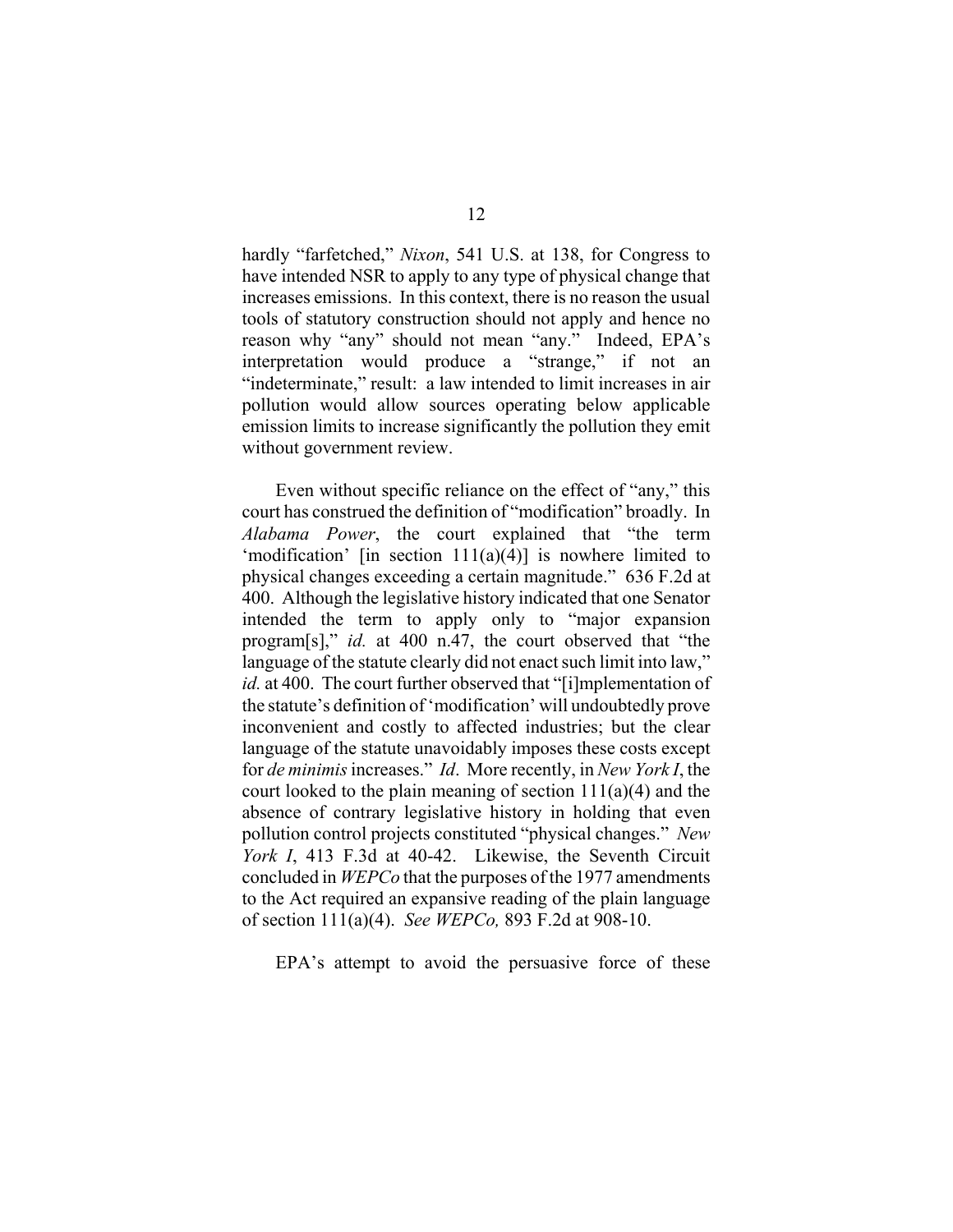decisions and to find ambiguity in the phrase "any physical change" fails for a variety of reasons. Even assuming that the decisions construing section  $111(a)(4)$  are not "judicial precedent holding that the statute unambiguously forecloses the agency's interpretation," *Nat'l Cable & Telecomms. Ass'n v. Brand X Internet Servs*., 125 S. Ct. 2688, 2700 (2005), *Brand X*, on which EPA principally relies, does not drain those decisions of all precedential value. The fact that previous judicial interpretations of section  $111(a)(4)$  have all reached the conclusion that the text must be read broadly supports the petitioner's argument at *Chevron* step one, particularly because those decisions — both before and after *Chevron* — used language indicating the text was "clear" and "plain." *See New York I*, 413 F.3d at 40; *WEPCo*, 893 F.2d at 907; *Alabama Power*, 636 F.2d at 400.

Even in the absence of such precedent, EPA's approach to interpreting "physical change," as well as a similar approach by industry intervenors that focuses on the thirty-nine words following "any," contravenes several rules of statutory interpretation. EPA's position is that the word "any" does not affect the expansiveness of the phrase "physical change"; it only means that, once the agency defines "change" as broadly or as narrowly as it deems appropriate, everything in the agencydefined category is subject to NSR. To begin, that reading, contrary to "a cardinal principle of statutory construction," would make Congress's use of the word "any" "insignificant" if not "superfluous." *TRW*, 534 U.S. at 31 (quoting *Duncan v. Walker*, 533 U.S. 167, 174 (2001)). Reading the definition in this way makes the definition function as if the word "any" had been excised from section  $111(a)(4)$ ; there is virtually no role for "any" to play. Additionally, the approaches of EPA and industry would require Congress to spell out all the applications covered by a definition before a court could conclude that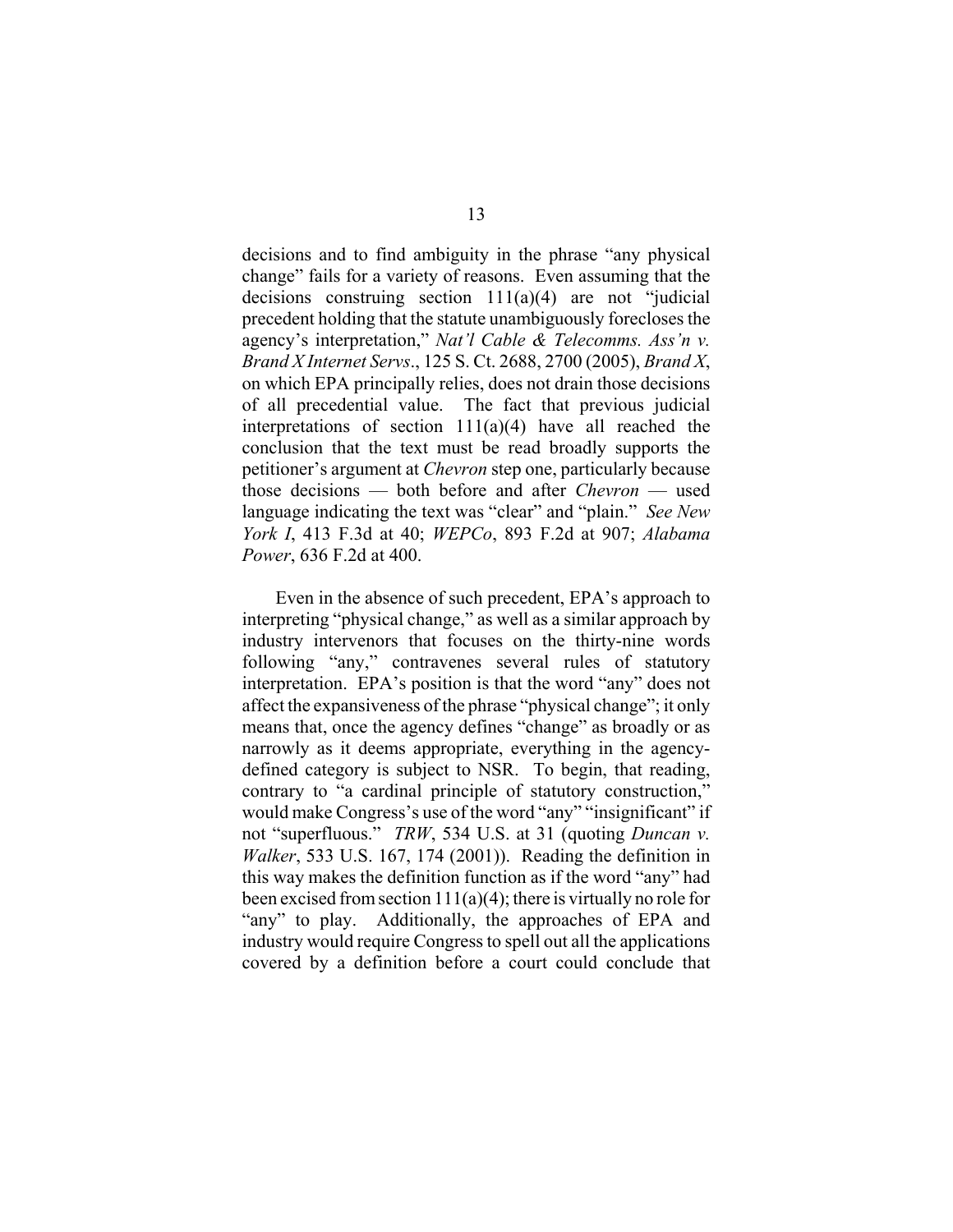Congress had directly spoken regarding a particular application, ignoring the fact that a definition, like a general rule, need not list everything it covers. *See NPR v. FCC*, 254 F.3d 226, 229 (D.C. Cir. 2001); *see also Shays v. FEC*, 414 F.3d 76, 108 (D.C. Cir. 2005). EPA's approach would ostensibly require that the definition of "modification" include a phrase such as "regardless of size, cost, frequency, effect," or other distinguishing characteristic. Only in a Humpty Dumpty world<sup>3</sup> would Congress be required to use superfluous words while an agency could ignore an expansive word that Congress did use. We decline to adopt such a world-view.

In contrast, the petitioners' approach, by adopting an expansive reading of the phrase "any physical change," gives natural effect to all the words used by Congress and reflects both their common meanings and Congress's purpose in enacting the 1970 and 1977 amendments. *See New York I*, 413 F.3d at 11-13; *WEPCo*, 893 F.2d at 909. To improve pollution control programs in a manner consistent with the balance struck by Congress in 1977 between "the economic interest in permitting capital improvements to continue and the environmental interest in improving air quality," *Chevron*, 467 U.S. at 851, Congress defined the phrase "physical change" in terms of increases in emissions. After using the word "any" to indicate that "physical change" covered all such activities, and was not left to agency interpretation, Congress limited the scope of "any physical change" to changes that "increase[] the amount of any air pollutant emitted by such source or which result[] in the emission of any air pollutant not previously emitted." 42 U.S.C.  $§ 7411(a)(4)$ . Thus, only physical changes that do not result in

<sup>3</sup> *See TVA v. Hill*, 437 U.S. 153, 173 n.18 (1978) (quoting *Through the Looking Glass*,*in* THE COMPLETE WORKS OF LEWIS CARROLL 196 (1939)).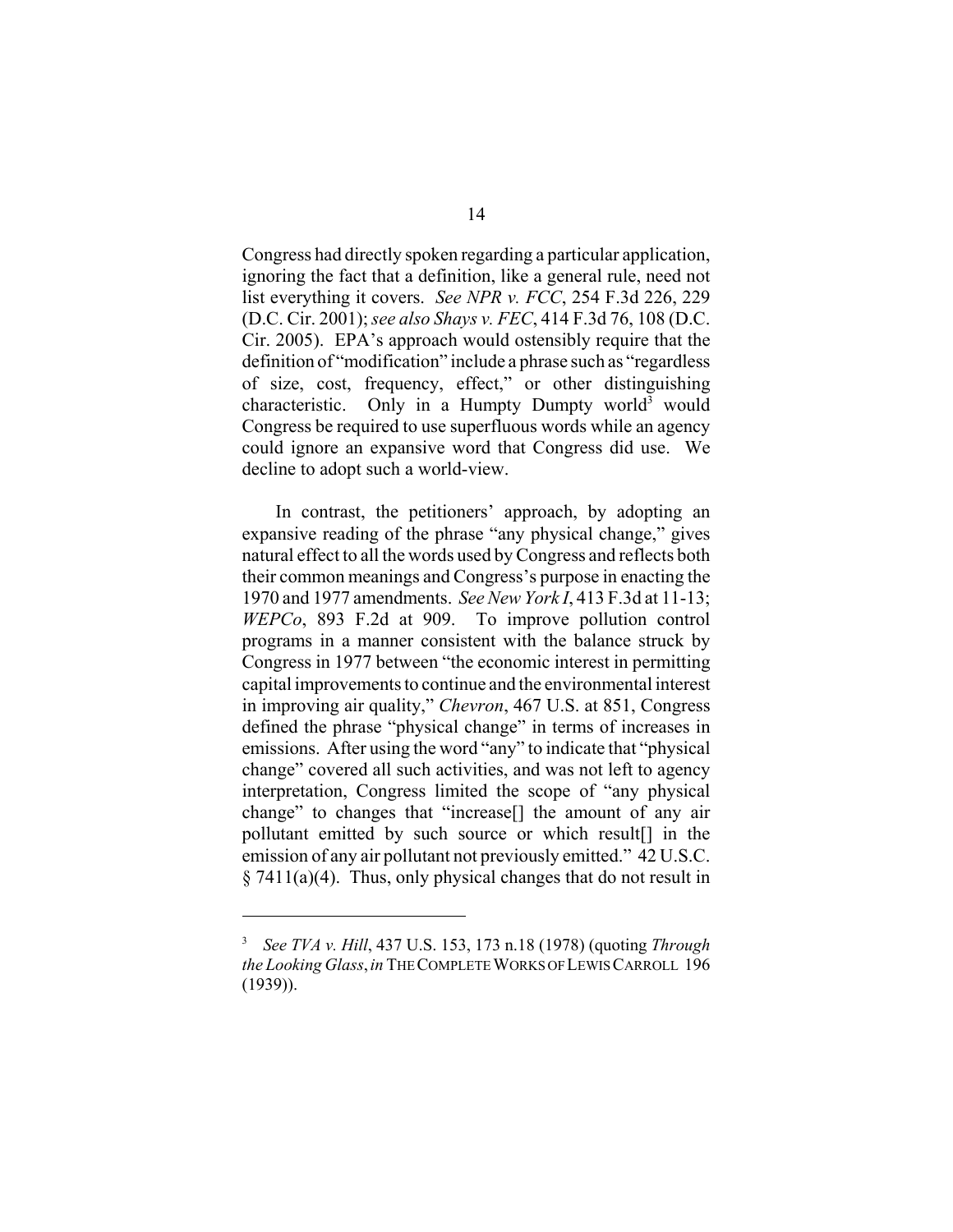emission increases are excused from NSR. Because Congress expressly included one limitation, the court must presume that Congress acted "intentionally and purposely," *Barnhart v. Sigmon Coal Co.*, 534 U.S. 438, 452 (2002) (quoting *Russello v. United States*, 464 U.S. 16, 23 (1983)), when it did not include others. *Cf. New York I*, 413 F.3d at 39. So construed, each word in the phrase "any physical change" has a meaning consonant with congressional intent and the scope of the definitional phrase is limited only by Congress's determination that such changes be linked to emission increases.

The expansiveness of the petitioners' approach does not leave the definition of "any physical change" without limits. The modifier "any" cannot bring an activity that is never considered a "physical change" in ordinary usage within the ambit of NSR. But when Congress places the word "any" before a phrase with several common meanings, the statutory phrase encompasses each of those meanings; the agency may not pick and choose among them. EPA, through its historical practice and its words, has acknowledged that the equipment replacements covered by the ERP are "physical changes" under one of the ordinary meanings of the phrase. *See* 68 Fed. Reg. at 61,271-72. EPA may not choose to exclude that "[r]eal-world, common-sense usage of the word 'change.'" *Id.* at 61,271. Moreover, a physical change is not the sole criterion for triggering NSR under the definition of "modification." The expansive meaning of "any physical change" is strictly limited by the requirement that the change increase emissions. *See* 42 U.S.C. § 7411(a)(4).<sup>4</sup>

<sup>4</sup> The court has no occasion to decide whether part replacements or repairs necessarily constitute a "modification" under the definition taken as a whole.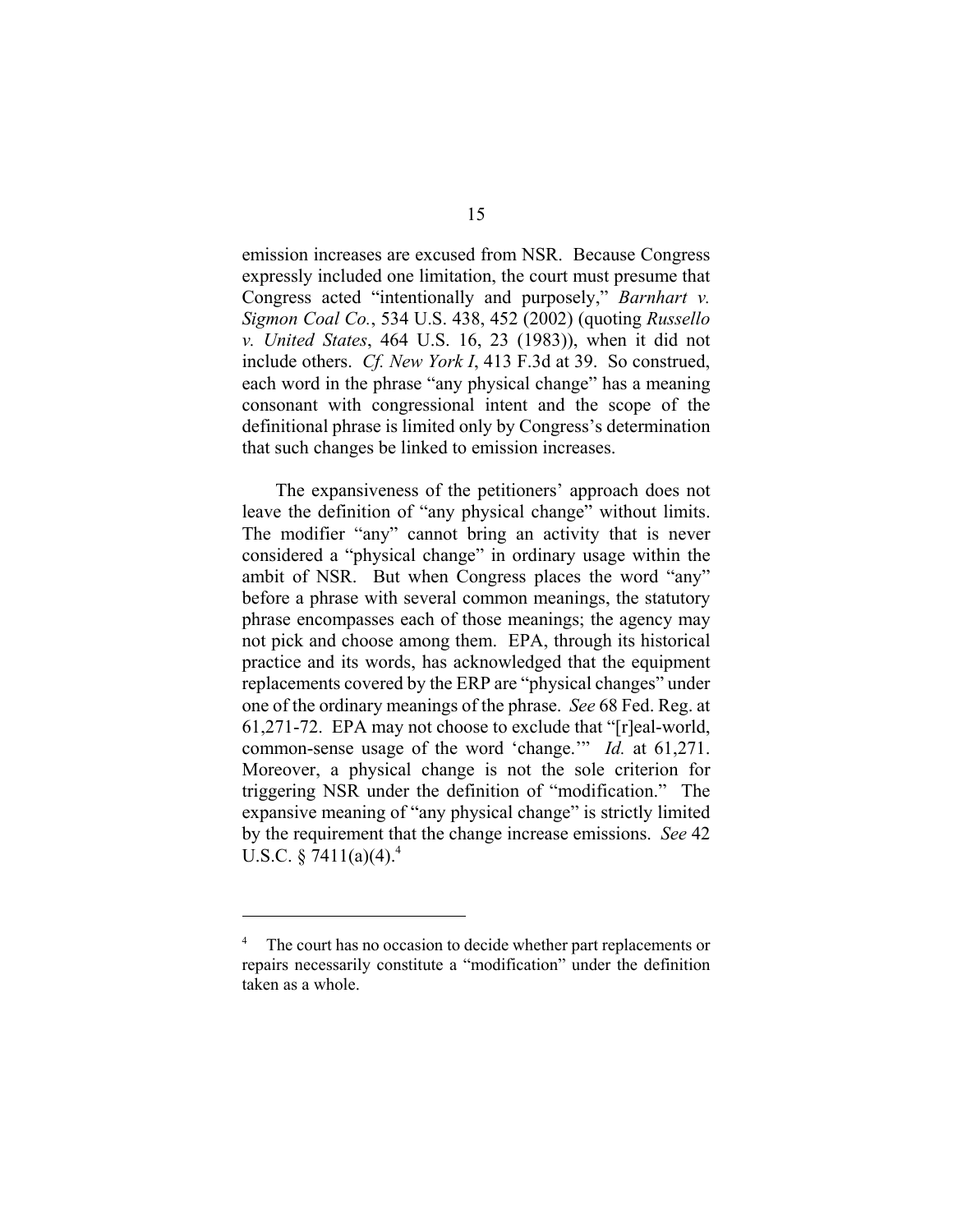The fact that EPA, through the RMRR exclusion, has historically interpreted "any physical change" to exclude changes of trivial regulatory concern on a *de minimis* rationale, *see Alabama Power*, 636 F.2d at 360-61, does not demonstrate that the meaning of "physical change" is ambiguous. Rather, it reflects an agency's inherent power to overlook "trifling matters," *id.* at 360, a "principle [that] is a cousin of the doctrine that, notwithstanding the 'plain meaning' of a statute, a court must look beyond the words to the purpose of the act where its literal terms lead to 'absurd or futile results,'" *id*. at 360 n.89 (citations omitted). As the Supreme Court has instructed, "the venerable maxim *de minimis non curat lex* ('the law cares not for trifles') is part of the established background of legal principles against which all enactments are adopted, and which all enactments (absent contrary indication) are deemed to accept." *Wisconsin Dep't of Revenue v. William Wrigley, Jr., Co.*, 505 U.S. 214, 231 (1992). Reliance on the *de minimis* doctrine invokes congressional intent that agencies diverge from the plain meaning of a statue only so far as is necessary to avoid its futile application. Thus, the court in *Alabama Power* acknowledged that "EPA does have discretion, in administering the statute's 'modification' provision, to exempt from PSD review some emission increases on grounds of *de minimis* or administrative necessity." 636 F.2d at 400. As applied, the court explained that *de minimis* standards served to alleviate "severe" administrative and economic burdens by lifting requirements on "minuscule" emission increases. *See id.* at 405. While the court today expresses no opinion regarding EPA's application of the *de minimis* exception, given the limits on the scope of the *de minimis* doctrine, *see Shays,* 414 F.3d at 113-14, EPA appropriately has not attempted to justify the ERP as an exercise of *de minimis* discretion. As EPA has disclaimed the assertion that its prior expansive interpretations of "any physical change" were "absurd or futile," 70 Fed. Reg. at 33,842, it is in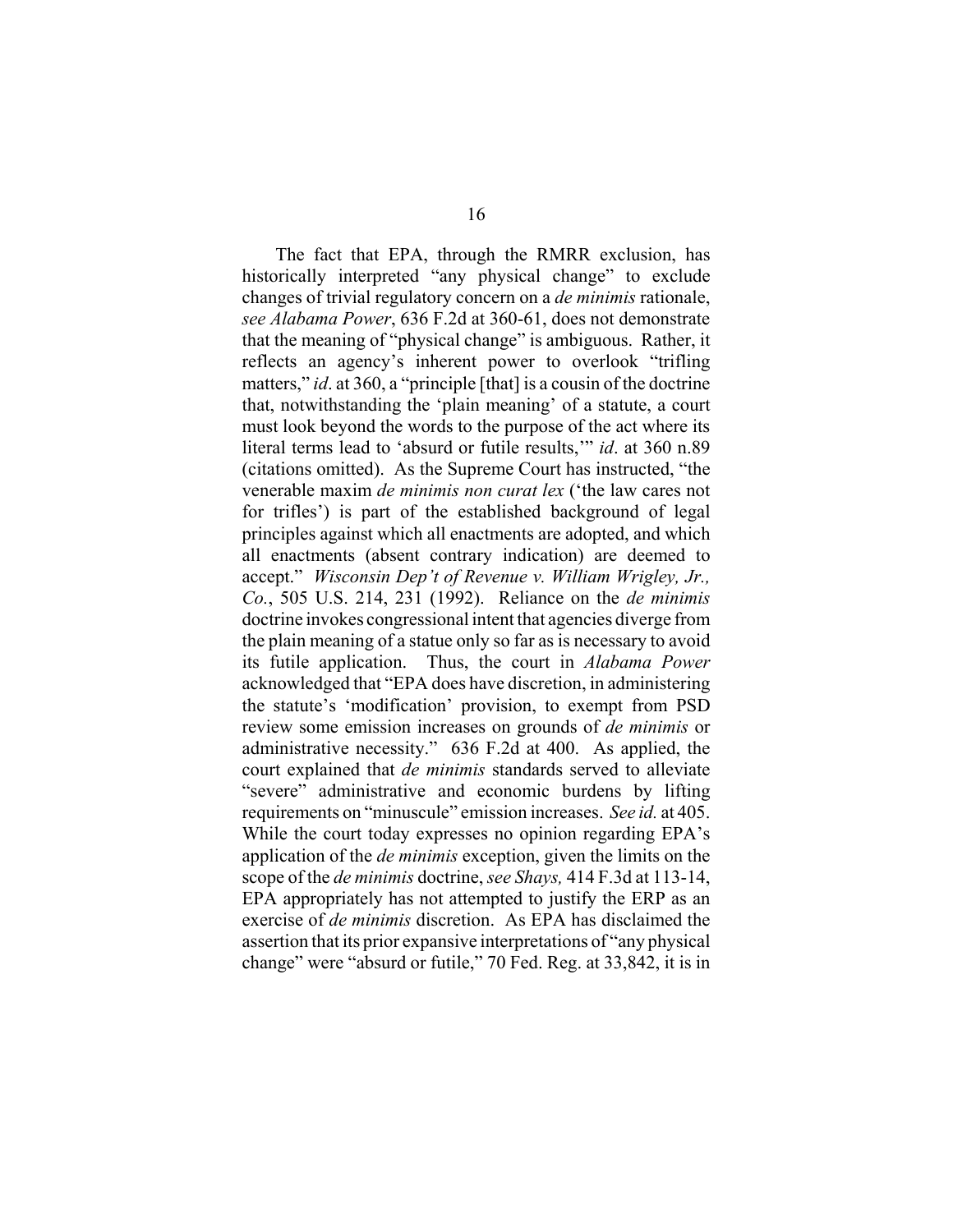no position to claim that the ERP is necessary to avoid absurdity.

EPA's remaining arguments also fail to demonstrate that the phrase "any physical change" is ambiguous. The fact that the court concluded that the word "increases" in section 111(a)(4) is ambiguous, *see New York I*, 413 F.3d at 23, does not suggest that the phrase "any physical change" is also ambiguous; unlike the latter, the former is unaccompanied by a qualifier signaling Congress's intent. Congress's use of the word "increases" necessitated further definition regarding rate and measurement for the term to have any contextual meaning. No such further definition of "physical change" is required because Congress's use of the word "any" indicates the intent to cover all of the ordinary meanings of the phrase, as evidenced by EPA's decades-long understanding and practice. Also, because the court in *New York I* rejected industry's contention that Congress ratified the New Source Performance Standards ("NSPS") regulations on "modification" in the 1977 amendments, *see id*. at 19-20, EPA's reliance on its NSPS regulations to demonstrate the ambiguity of "any physical change" is unavailing. As discussed, the early emergence of a RMRR exclusion based on a *de minimis* rationale does not blur the clarity of the phrase "any physical change." To the extent industry intervenors rely on the NSPS regime to reargue their position that "modifications" require an increase in maximum emission rates, that issue was resolved in *New York I*, 413 F.3d at 19-20, 40; *see also New York v. EPA*, 431 F.3d 801, 802-03 (D.C. Cir. 2005) (Williams, J., concurring in denial of rehearing), and is irrelevant because it does not address what constitutes a "physical change."

"Therefore, for EPA to avoid a literal interpretation at *Chevron* step one, it must show either that, as a matter of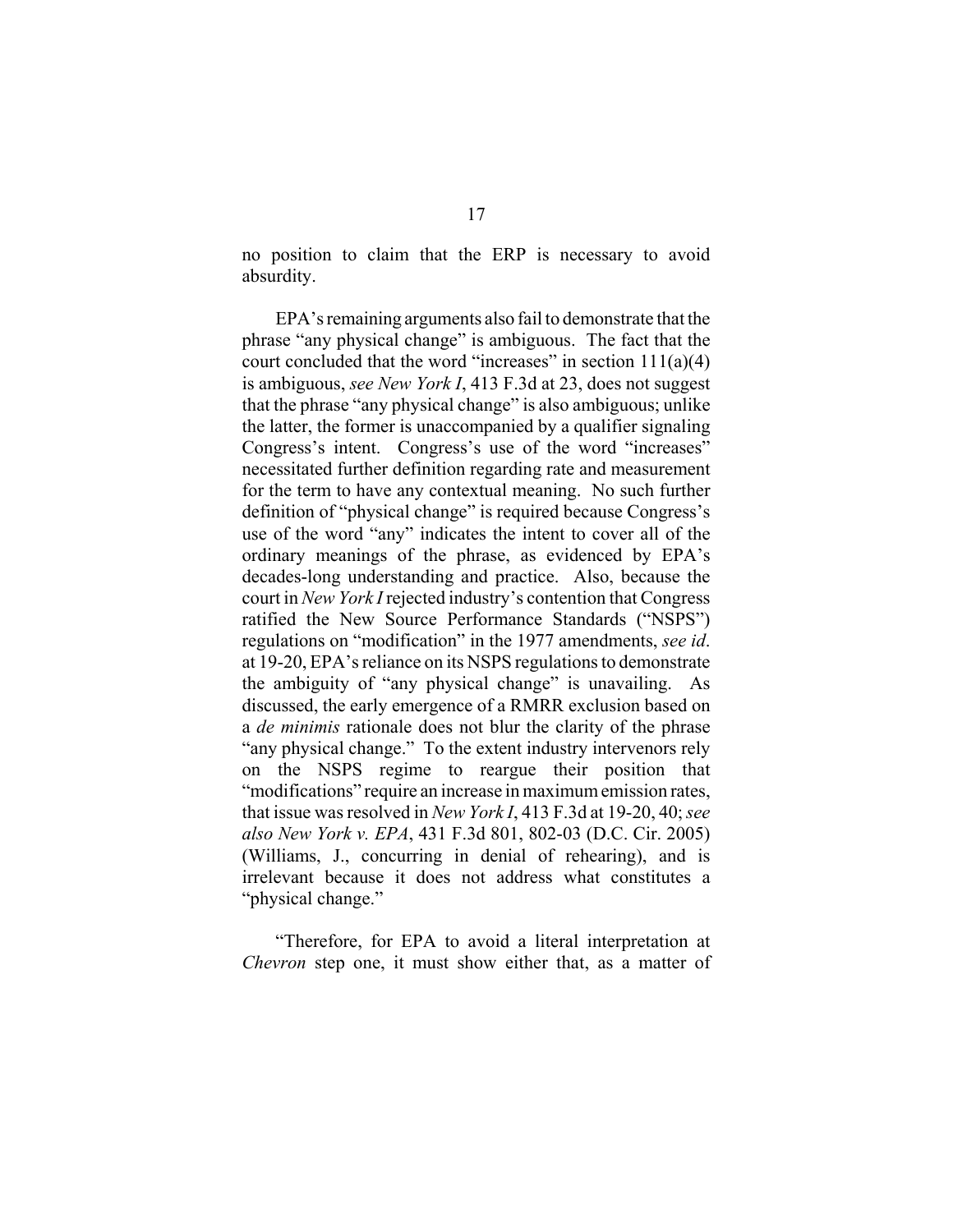historical fact, Congress did not mean what it appears to have said, or that, as a matter of logic and statutory structure, it almost surely could not have meant it." *Engine Mfrs. Ass'n v. EPA*, 88 F.3d 1075, 1089 (D.C. Cir. 1996). The discussion in *New York I*, 413 F.3d at 12-13, and *WEPCo*, 893 F.2d at 909 (quoting H.R. REP. NO. 95-294, at 211, (1977), *as reprinted in* 1977 U.S.C.C.A.N. 1077, 1290)), of Congress's basic goals in enacting the 1977 amendments — to intensify the war against air pollution, to establish a permit program that struck a balance between economic and environmental interests, and to stimulate technology to control pollution — demonstrate the futility of EPA's endeavor. EPA cannot show that historical fact prevents a broad reading of "any physical change" inasmuch as EPA for decades has interpreted that phrase to mean "virtually all changes, even trivial ones, . . . generally interpret[ing] the [RMRR] exclusion as being limited to *de minimis* circumstances." 68 Fed. Reg. at 61,272.

As for logic, EPA cannot show any incoherence in Congress requiring NSR for equipment replacements that increase emissions while allowing replacements that do not increase emissions to avoid NSR. EPA acknowledges the reasonableness of its past expansive interpretation of "any physical change." *See id*.; 70 Fed Reg. at 33,842; Respondent's Br. at 29. To the extent that EPA relies on the argument that allowing ERP projects has the potential to lower overall emissions through increased efficiency even if emissions increase at a source, the court in *New York I* rejected EPA's similar argument in support of an exemption from NSR for pollution control projects. The court stated that "Congress could reasonably conclude, for example, that tradeoffs between pollutants are difficult to measure, and thus any significant increase in emissions of any pollutant should be subject to NSR." *New York I*, 413 F.3d at 41. Absent a showing that the policy demanded by the text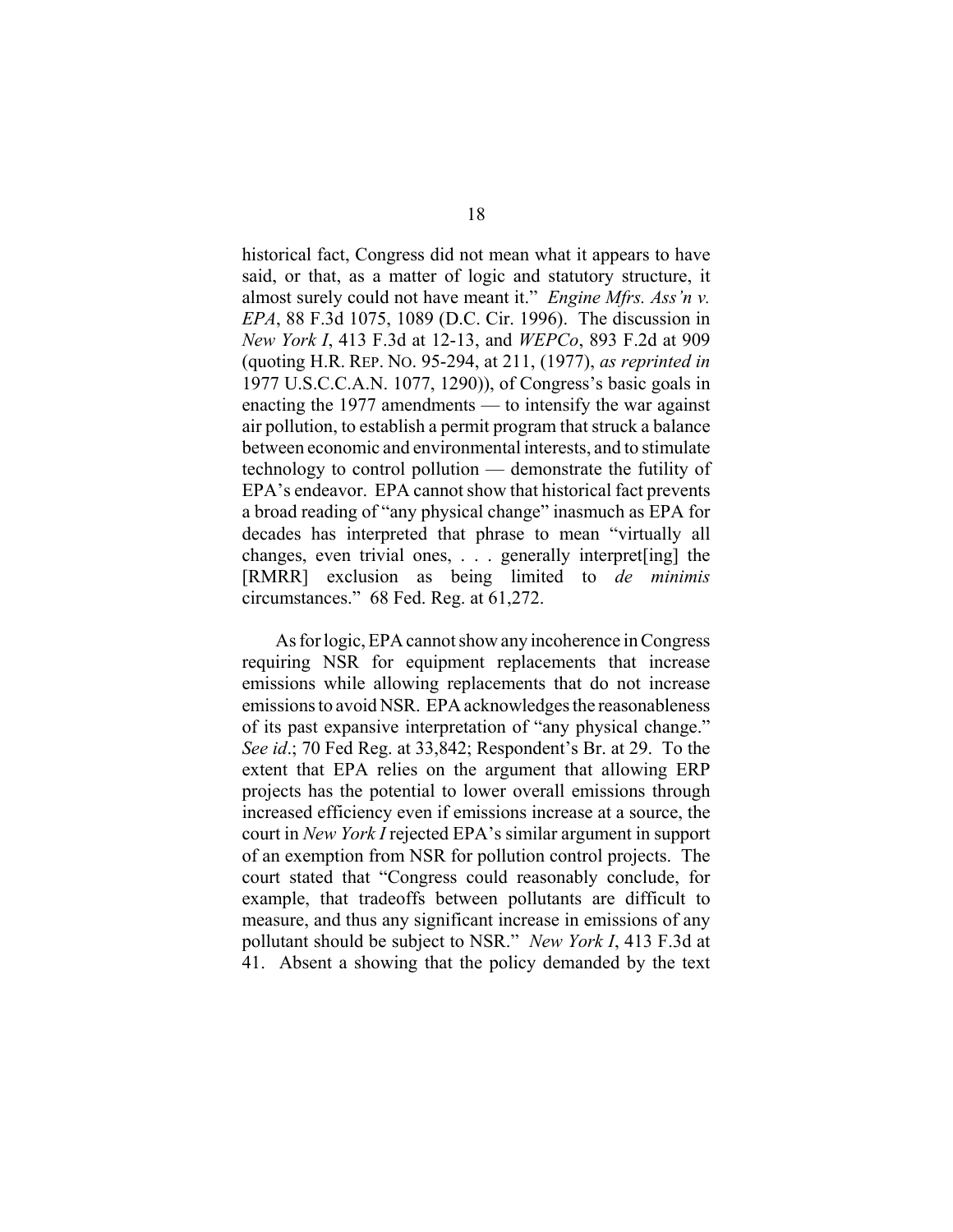borders on the irrational, EPA may not "avoid the Congressional intent clearly expressed in the text simply by asserting that its preferred approach would be better policy." *Engine Mfrs.*, 88 F.3d at 1089.

Likewise, EPA offers no reason to conclude that the structure of the Act supports the conclusion that "any physical change" does not mean what it says. EPA does not address the Act's structure except in defending the reasonableness of the ERP as a policy choice. In that context, EPA points to the Act's "many other systematic air programs," particularly "model market-based programs," as support for its view that economic and environmental interests can be effectively balanced while limiting the application of NSR to existing sources. *See* 70 Fed. Reg. at 33,844. Although EPA might prefer market-based methods of controlling pollution, Congress has chosen a different course with NSR.

Accordingly, we hold that the ERP violates section 111(a)(4) of the Clean Air Act in two respects. First, Congress's use of the word "any" in defining a "modification" means that all types of "physical changes" are covered. Although the phrase "physical change" is susceptible to multiple meanings, the word "any" makes clear that activities within each of the common meanings of the phrase are subject to NSR when the activity results in an emission increase. As Congress limited the broad meaning of "any physical change," directing that only changes that increase emissions will trigger NSR, no other limitation (other than to avoid absurd results) can be implied. The definition of "modification," therefore, does not include only physical changes that are costly or major. Second, Congress defined "modification" in terms of emission increases, but the ERP would allow equipment replacements resulting in non-*de minimis* emission increases to avoid NSR. Therefore,